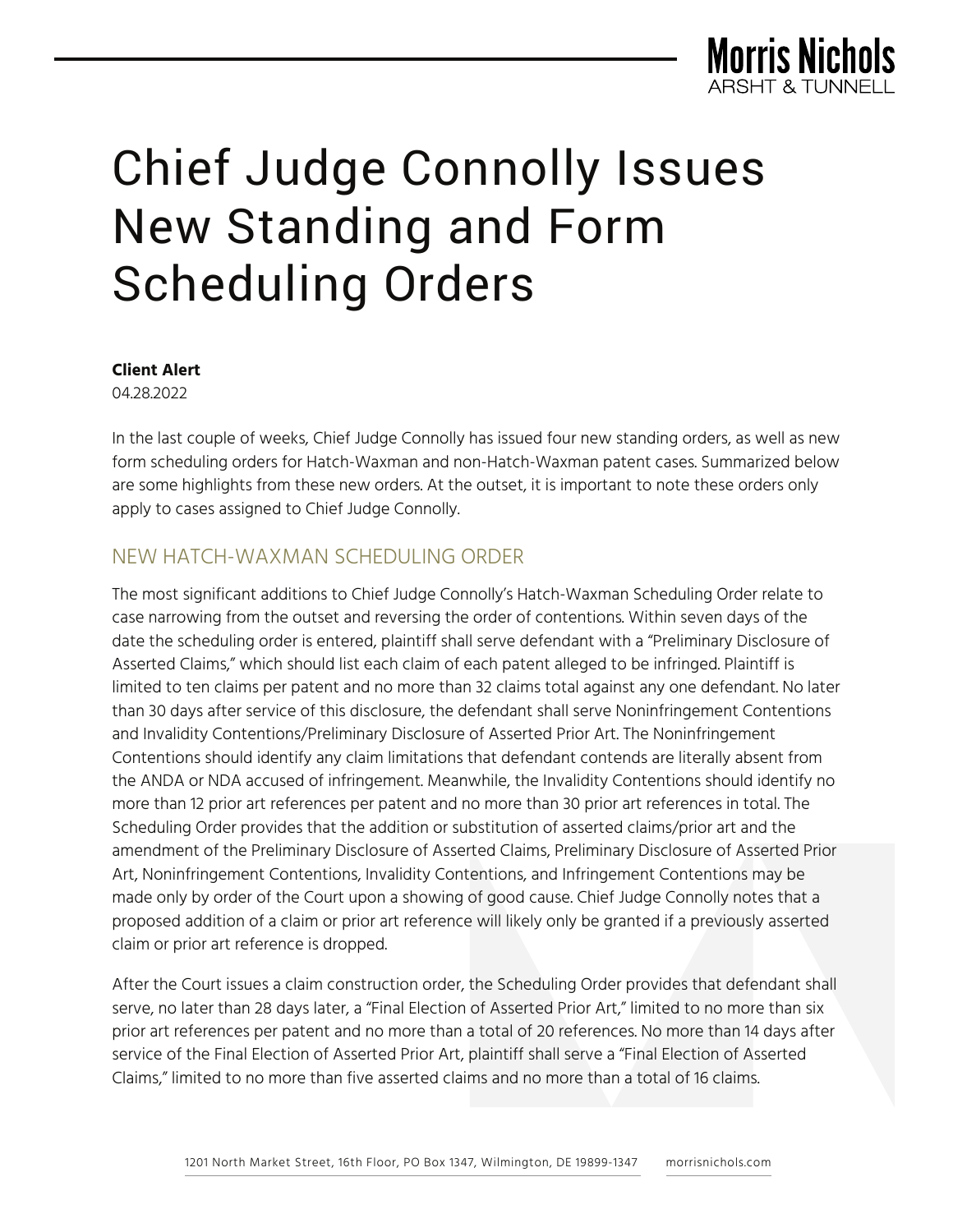

#### **Chief Judge Connolly Issues New Standing and Form Scheduling Orders**

## NEW NON-HATCH-WAXMAN PATENT SCHEDULING ORDERS

Chief Judge Connolly's new Scheduling Orders for other patent cases also include a number of substantive changes. View the Form Scheduling Order for cases in which infringement is alleged here, and cases involving invalidity only here.

First, absent party agreement or an order to the contrary, the Court will phase trials, such that willful infringement and damages will be tried only after a finding of infringement.

Next, Chief Judge Connolly incorporated his summary judgment ranking procedure, issued last summer, into his form scheduling order. He also clarified that Daubert motions are subject to the same ranking procedure, whereby a party filing multiple *Daubert* motions must rank them, and if the Court denies the first ranked motion, the Court will not review the remaining Daubert motions. The Scheduling Orders also include a provision stating that a party that loses a *Daubert* motion and then decides not to cross-examine the expert at trial on the matters raised in the Daubert motion will have its trial time "reduce<sup>[d]</sup> by an appropriate amount." Finally, the Court included a section providing that stipulations extending the deadline for reply briefs to dispositive motions will result in the parties "los[ing] their trial date upon the Court's granting the extension, and no new trial date will be given until the dispositive motion(s) has(have) been decided."

Regarding claim construction, the Court offered some additional guidance on the timing of pre-Markman hearing meet and confers, as well as timing for the filing of the Joint Claim Construction Brief. Similar to the Court's new dispositive motion procedures, parties that agree to extend the deadline of the Joint Claim Construction Brief "will presumptively lose" their Markman hearing date.

Along with these substantive revisions, the Scheduling Orders also include some new administrative procedures, including requiring the covers of all briefs, except for motions in limine included in a pretrial order, to be color coded.

## STANDING ORDER REGARDING CORPORATE DISCLOSURE STATEMENTS

This Standing Order requires that any joint venture, limited liability corporation, partnership, or limited liability partnership include in its Fed. R. Civ. P. 7.1 disclosure statement "the name of every owner, member, and partner of the party, proceeding up the chain of ownership until the name of every individual and corporation with a direct or indirect interest in the party has been identified."

## STANDING ORDER REGARDING HATCH-WAXMAN CASES IN WHICH INFRINGEMENT IS ALLEGED

This Standing Order requires that defendants in Hatch-Waxman cases produce, upon the filing of a responsive pleading to the complaint, the entire ANDA or NDA that forms the basis of any alleged